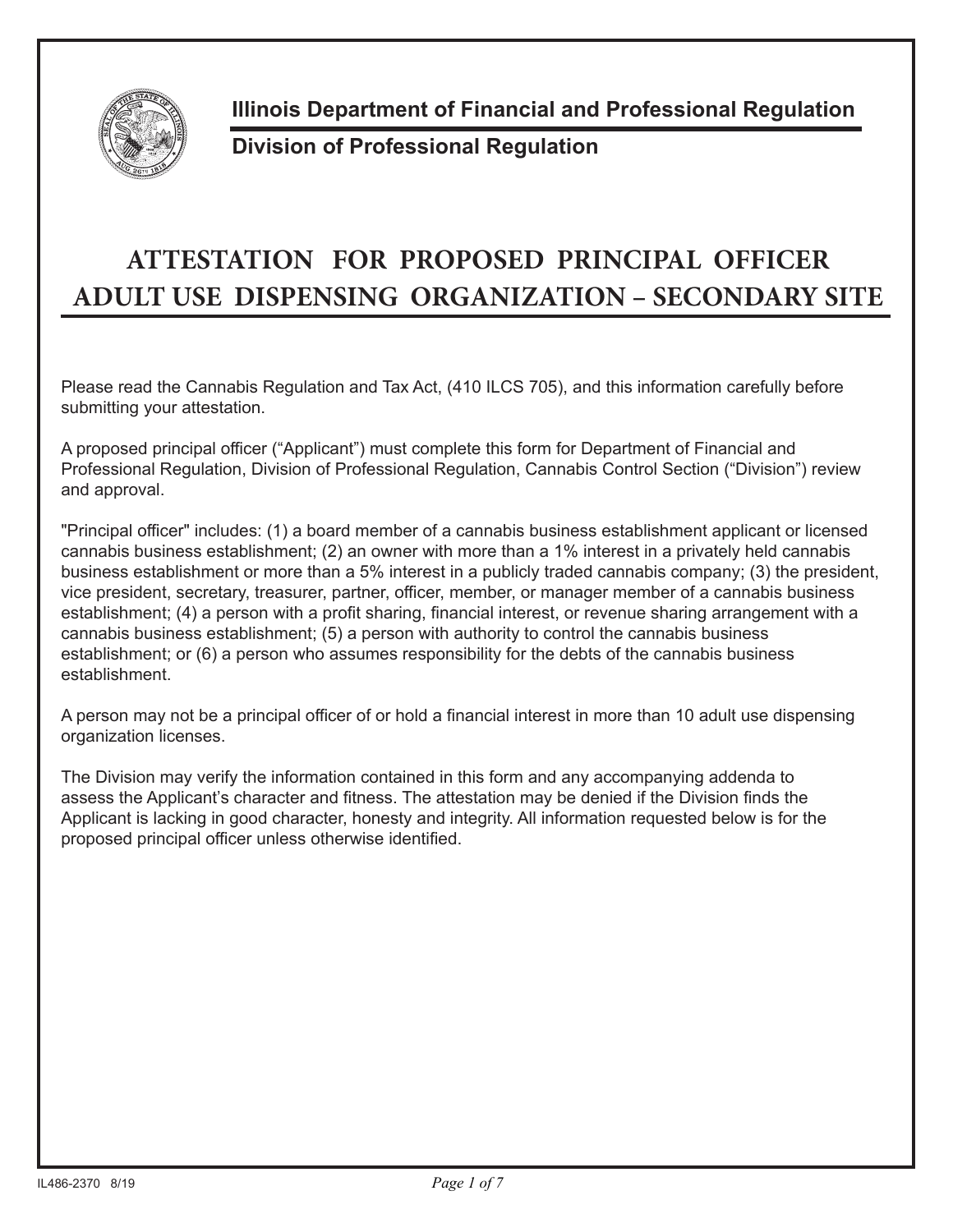| <b>FIRST NAME</b>                                                                       | M.I.                  | <b>LAST NAME</b>                          |                                                                                                                       |
|-----------------------------------------------------------------------------------------|-----------------------|-------------------------------------------|-----------------------------------------------------------------------------------------------------------------------|
| MAIDEN NAME (If Applicable)                                                             | ALIAS (If Applicable) |                                           |                                                                                                                       |
| MAILING ADDRESS (P.O. Box may not be used)                                              |                       |                                           |                                                                                                                       |
| PHONE NUMBER                                                                            | <b>E-MAIL ADDRESS</b> |                                           |                                                                                                                       |
| DATE OF BIRTH                                                                           | <b>GENDER</b>         |                                           | RACE (optional)                                                                                                       |
| SOCIAL SECURITY NUMBER                                                                  |                       | PROPOSED TITLE OF DISPENSING ORGANIZATION |                                                                                                                       |
| PERCENT OWNERSHIP                                                                       | TYPE OF OWNERSHIP     |                                           |                                                                                                                       |
| CURRENT DISPENSING ORGANIZATION BUSINESS NAME                                           |                       |                                           |                                                                                                                       |
| CURRENT DISPENSING ORGANIZATION BUSINESS ADDRESS                                        |                       |                                           |                                                                                                                       |
| CURRENT DISPENSING ORGANIZATION LICENSE NUMBER(S)                                       |                       |                                           |                                                                                                                       |
| PROPOSED DISPENSARY NAME                                                                |                       |                                           |                                                                                                                       |
| PROPOSED DISPENSARY ADDRESS                                                             |                       |                                           |                                                                                                                       |
| organization or cannabis business establishment with which the Applicant is associated: |                       |                                           | Other than the proposed dispensing organization related to this attestation, provide the name of any other dispensing |
|                                                                                         |                       |                                           |                                                                                                                       |
|                                                                                         |                       |                                           |                                                                                                                       |
|                                                                                         |                       |                                           |                                                                                                                       |
|                                                                                         |                       |                                           |                                                                                                                       |
|                                                                                         |                       |                                           |                                                                                                                       |
|                                                                                         |                       |                                           |                                                                                                                       |
|                                                                                         |                       |                                           |                                                                                                                       |
|                                                                                         |                       |                                           |                                                                                                                       |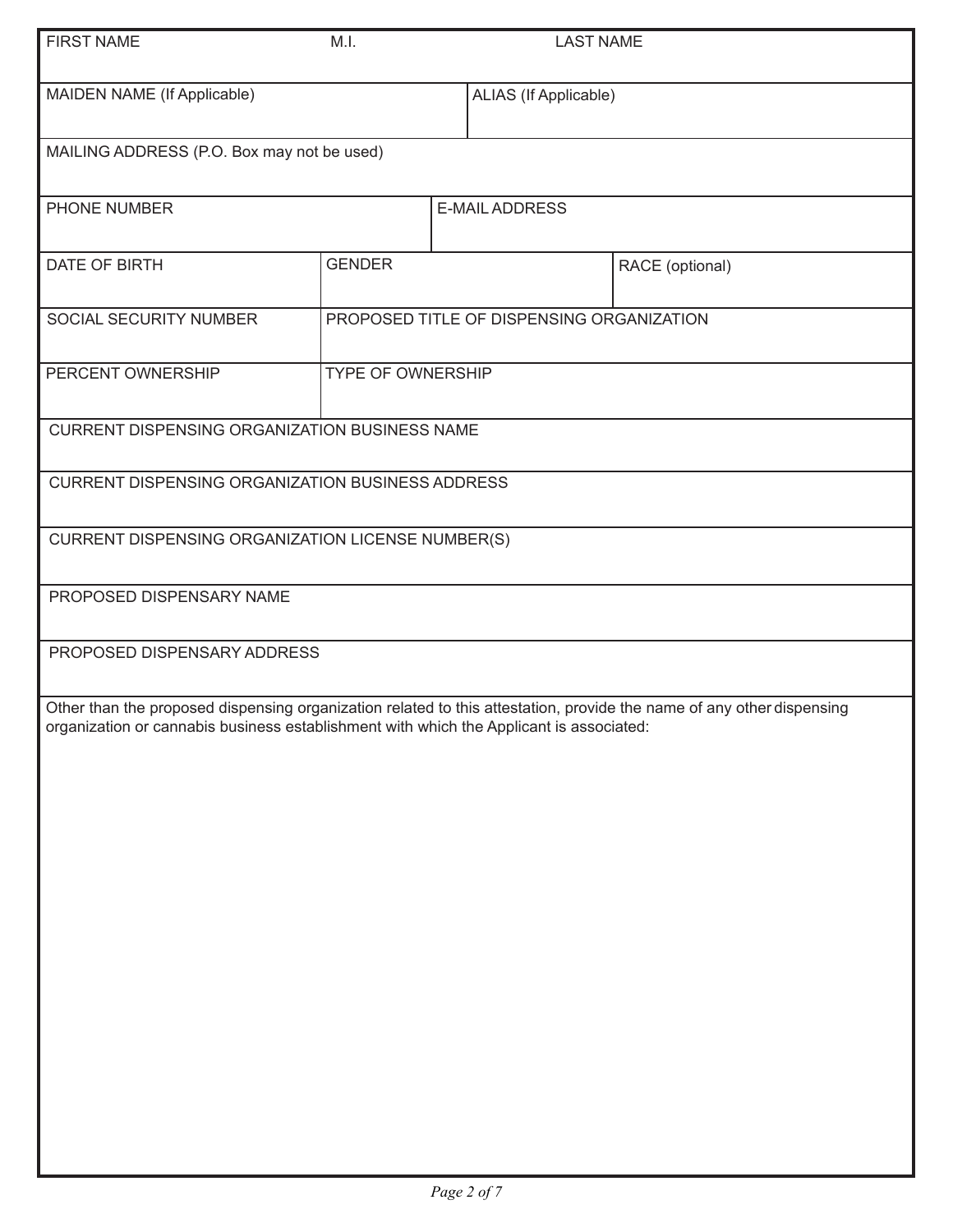*A proposed principal officer must sign, date, and have this form notarized. Signatures on this form signify compliance with 410 ILCS 705/5-20(a), 410 ILCS 705/15-15(b)(3) and (6), and 410 ILCS 705/15-20(c)(14).* 

All proposed principal officers shall certify and attest, under penalty of perjury, that each of the following statements made are true and correct. **Failure to certify and attest, or the making a false statement, will result in denial of the attestation.**

|     |                                                                                                                                                                                                                                                                                                                                                                                                          | <b>YES</b> | <b>NO</b> |
|-----|----------------------------------------------------------------------------------------------------------------------------------------------------------------------------------------------------------------------------------------------------------------------------------------------------------------------------------------------------------------------------------------------------------|------------|-----------|
| 1.  | I understand that the information provided to the Division on this attestation is true, correct<br>and complete.                                                                                                                                                                                                                                                                                         |            |           |
| 2.  | The proposed dispensary does or will meet State and local building and fire codes. Relevant<br>local ordinances are or will be met prior to operation, and the proposed dispensing<br>organization will continue to meet State and local building and fire codes and applicable local<br>ordinances during operation.                                                                                    |            |           |
| 3.  | I understand that the Division's approval of this attestation means the information<br>and plans in this attestation are a condition of the license. I understand that applicants and<br>dispensing organizations have a duty to promptly disclose any material changes to the<br>information contained in the Early Approval Adult Use Dispensing Organization License -<br>Secondary Site Application. |            |           |
| 4.  | I understand that all principal officers of the proposed dispensing organization are listed in this<br>Early Approval Adult Use Dispensing Organization License - Secondary Site Application.                                                                                                                                                                                                            |            |           |
| 5.  | I understand that I am not allowed to be and will not be a principal officer in or hold financial<br>interest, whether indirect or direct, in more than ten early approval adult use dispensing<br>organization licenses, conditional adult use dispensing organization licenses, and adult<br>use dispensing organization licenses.                                                                     |            |           |
| 6.  | I will not divert cannabis.                                                                                                                                                                                                                                                                                                                                                                              |            |           |
| 7.  | I understand that I am required to promptly respond to the Division's requests for<br>supplemental information.                                                                                                                                                                                                                                                                                          |            |           |
| 8.  | I understand that I will apply for an agent identification card through the Division and visibly<br>display it while at the dispensary.                                                                                                                                                                                                                                                                  |            |           |
| 9.  | I understand that I will immediately return my dispensing organization agent identification card<br>to the dispensing organization if I no longer serve as a principal officer.                                                                                                                                                                                                                          |            |           |
| 10. | I understand that if I lose my dispensing organization agent identification card, I will ensure<br>the loss is reported to the Department of State Police and the Department of Financial and<br>Professional Regulation immediately upon discovery.                                                                                                                                                     |            |           |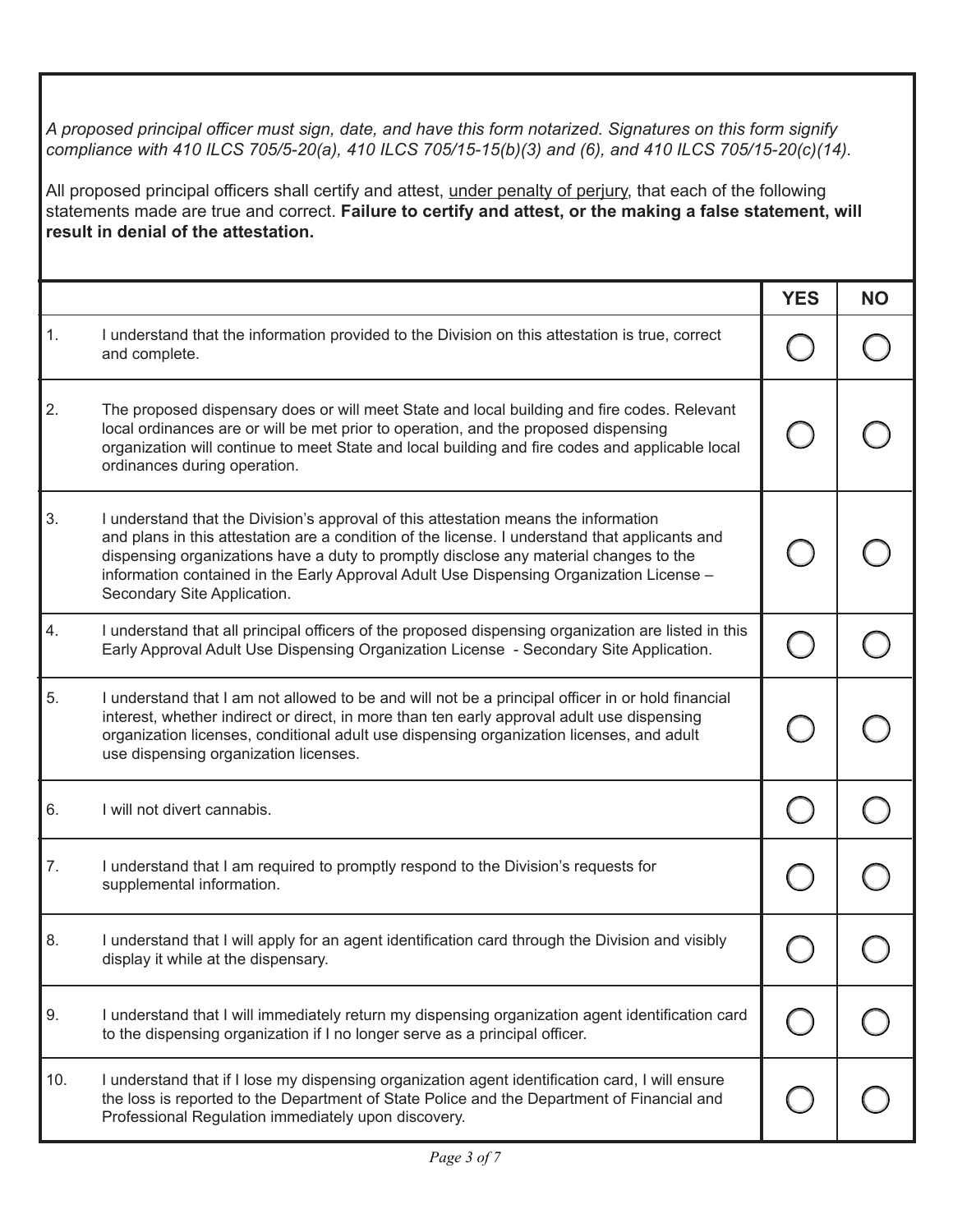|     |                                                                                                                                                                                                                                                                                                                                                                                                                                                                                                                                                                                                                   | <b>YES</b> | <b>NO</b> |
|-----|-------------------------------------------------------------------------------------------------------------------------------------------------------------------------------------------------------------------------------------------------------------------------------------------------------------------------------------------------------------------------------------------------------------------------------------------------------------------------------------------------------------------------------------------------------------------------------------------------------------------|------------|-----------|
| 11. | If there is a shortage of cannabis or cannabis-infused products, the dispensing organization<br>will prioritize serving qualifying patients, caregivers, provisional patients, and OAPP<br>participants.                                                                                                                                                                                                                                                                                                                                                                                                          |            |           |
| 12. | In accordance with 20 ILCS 2105-15(g): "The Department shall deny any license application<br>or renewal authorized under any licensing Act administered by the Department to any person<br>who has failed to file a return, or to pay the tax, penalty, or interest shown in a filed return, or<br>to pay any final assessment of tax, penalty, or interest, as required by any tax Act<br>administered by the Illinois Department of Revenue, until such time as the requirement of any<br>such tax Act is satisfied."<br>Are you delinquent in the filing of state taxes? If yes, provide an explanation below. |            |           |
| 13. | In accordance with 5 ILCS 100/10-65(c), applications for renewal of a license or a new license<br>shall include the applicant's Social Security number, and the licensee shall certify, under<br>penalty of perjury, that he or she is not more than 30 days delinquent in complying with a child<br>support order.<br>Are you more than 30 days delinquent in complying with a child support order? If yes, provide<br>an explanation below.                                                                                                                                                                     |            |           |
| 14. | Are you delinquent in the payment of an alimony order? If yes, provide an explanation below.                                                                                                                                                                                                                                                                                                                                                                                                                                                                                                                      |            |           |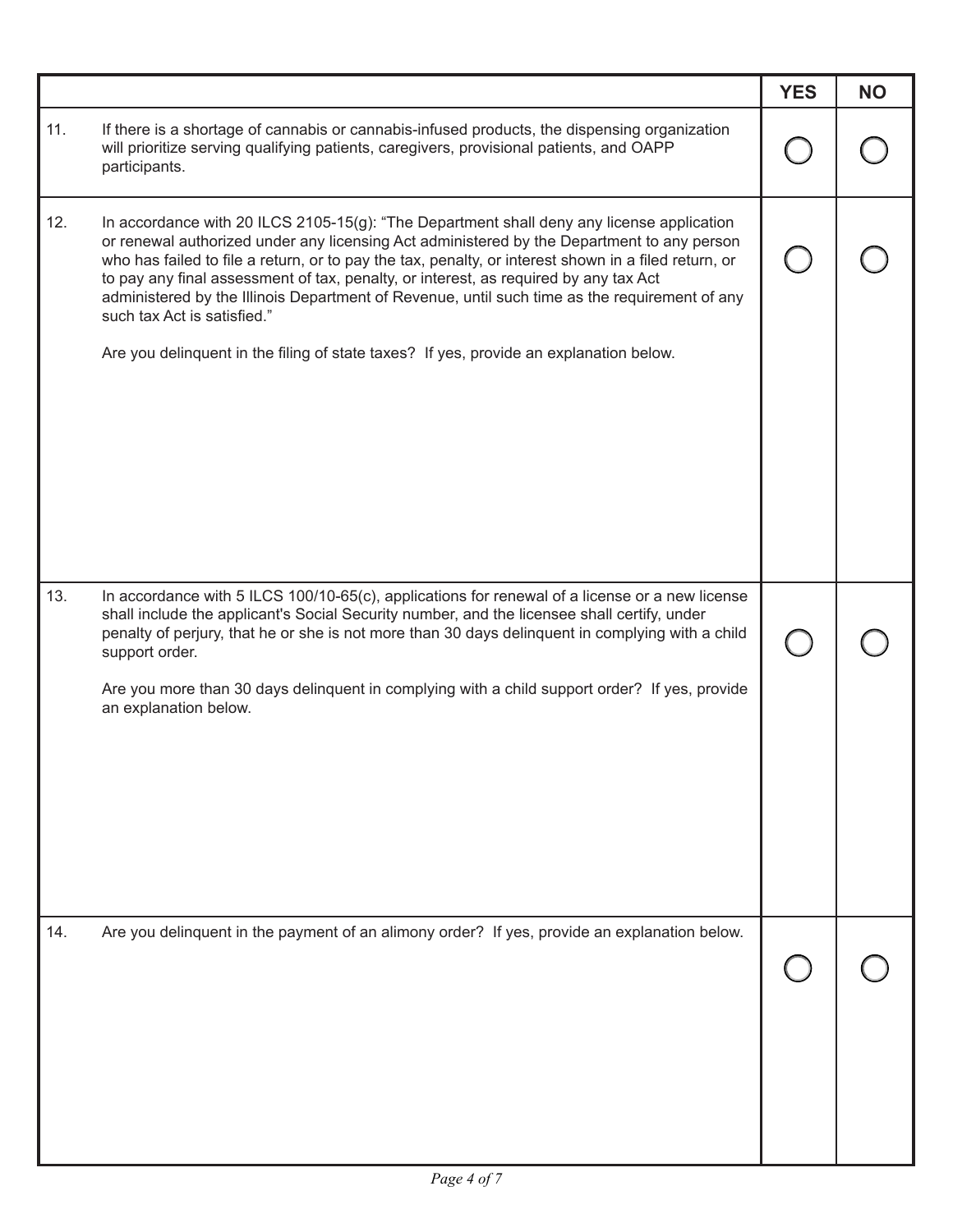|     |                                                                                                                                                                                                                                                                                                                                         | <b>YES</b> | <b>NO</b> |
|-----|-----------------------------------------------------------------------------------------------------------------------------------------------------------------------------------------------------------------------------------------------------------------------------------------------------------------------------------------|------------|-----------|
| 15. | Have you ever been a principal officer, manager, board member or owner of a cannabis<br>business establishment in another State? If yes, please state the name(s) of the business(es),<br>the address(es) of the licensed space and the type of facility(ies) below.                                                                    |            |           |
| 16. | Are you or were you a principal officer, manager, board member or owner of a cannabis<br>business establishment in Illinois, or another State, that had its registration fined, censured,<br>suspended or revoked? This does not include non-disciplinary or non-public administrative<br>orders. If yes, provide an explanation below. |            |           |
| 17. | If the registration or license of any cannabis business establishment in the United States of<br>which I am a principal officer, manager, board member, or owner is fined, censured,<br>suspended, or revoked, I understand I must immediately disclose the fine, censure,<br>suspension, or revocation to the Division.                |            |           |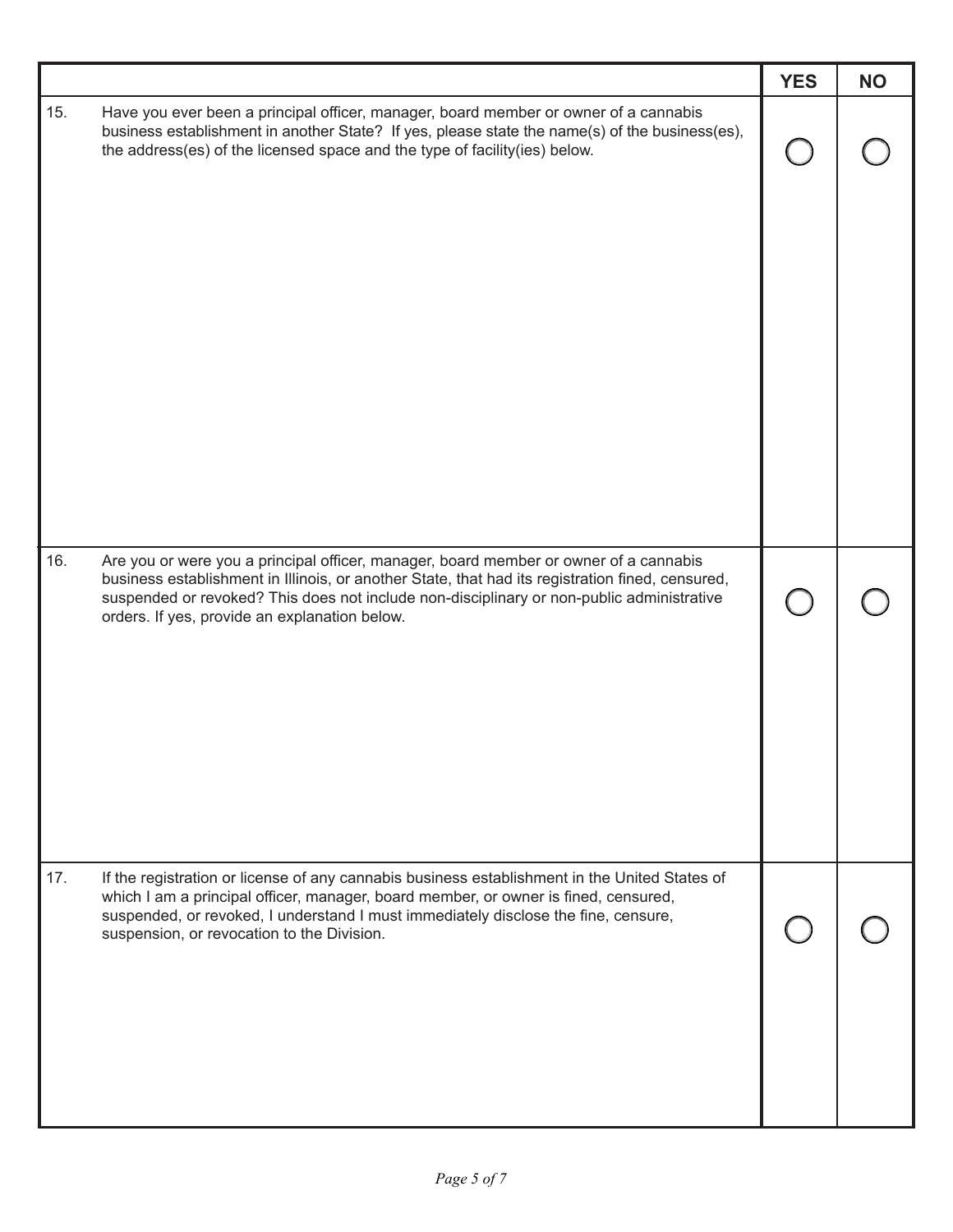|     |                                                                                                                                                                                                                                                                                                                                                                                                                                                                                                                                                                                                                                                                                                                                                                    | <b>YES</b> | <b>NO</b> |
|-----|--------------------------------------------------------------------------------------------------------------------------------------------------------------------------------------------------------------------------------------------------------------------------------------------------------------------------------------------------------------------------------------------------------------------------------------------------------------------------------------------------------------------------------------------------------------------------------------------------------------------------------------------------------------------------------------------------------------------------------------------------------------------|------------|-----------|
| 18. | I accept the limitations of liability stated below and the requirement to indemnify, hold<br>harmless, and defend the State of Illinois, including:                                                                                                                                                                                                                                                                                                                                                                                                                                                                                                                                                                                                                |            |           |
|     | Limitation of Liability- the State of Illinois shall not be liable to the principal officer, principal<br>officer's employees, family members, purchasers, or guest(s) for any damage, injury, accident,<br>loss, compensation or claim, based on, arising out of or resulting from the principal officers<br>participation in the adult use cannabis program, including, but not limited to, the following:<br>arrest, seizure of persons or property, prosecution pursuant to federal laws by federal<br>prosecutors, any fire, robbery, theft, mysterious disappearance or any other casualty, or the<br>actions of any other licensees or persons. This provision shall survive expiration or the early<br>termination of the license if a license is granted. |            |           |
|     | I acknowledge that I have actual notice that notwithstanding any State Law:                                                                                                                                                                                                                                                                                                                                                                                                                                                                                                                                                                                                                                                                                        |            |           |
|     | Cannabis is a prohibited Schedule I controlled substance under federal law;                                                                                                                                                                                                                                                                                                                                                                                                                                                                                                                                                                                                                                                                                        |            |           |
|     | Participation in the cannabis program is permitted only to the extent provided<br>$\bullet$<br>by the strict requirements of the Act and the Division's Administrative Rules;                                                                                                                                                                                                                                                                                                                                                                                                                                                                                                                                                                                      |            |           |
|     | Any activity not sanctioned by the Act or the Division's administrative rules may be a<br>٠<br>violation of State or federal law and could result in arrest, prosecution, conviction or<br>incarceration;                                                                                                                                                                                                                                                                                                                                                                                                                                                                                                                                                          |            |           |
|     | Growing, distributing, or possessing cannabis in any capacity, except through a<br>٠<br>federally-approved research program, is a violation of federal law and could result in<br>arrest, prosecution, conviction, or incarceration;                                                                                                                                                                                                                                                                                                                                                                                                                                                                                                                               |            |           |
|     | Use of cannabis may affect an individual's ability to receive federal or State<br>$\bullet$<br>licensure in other areas;                                                                                                                                                                                                                                                                                                                                                                                                                                                                                                                                                                                                                                           |            |           |
|     | Use of cannabis, in tandem with other conduct, may be a violation of State or federal<br>$\bullet$<br>law and could result in arrest, prosecution, conviction, or incarceration;                                                                                                                                                                                                                                                                                                                                                                                                                                                                                                                                                                                   |            |           |
|     | Participation in the adult use cannabis program does not authorize any person to<br>violate federal law or State law and, other than as set out in 410 ILCS 705, does<br>not provide immunity from or affirmative defense to arrest or prosecution under federal<br>or State law; and                                                                                                                                                                                                                                                                                                                                                                                                                                                                              |            |           |
|     | Participants shall indemnify, hold harmless, and defend the State of Illinois for any and<br>all civil or criminal penalties resulting from their participation in the program.                                                                                                                                                                                                                                                                                                                                                                                                                                                                                                                                                                                    |            |           |
|     |                                                                                                                                                                                                                                                                                                                                                                                                                                                                                                                                                                                                                                                                                                                                                                    |            |           |
|     |                                                                                                                                                                                                                                                                                                                                                                                                                                                                                                                                                                                                                                                                                                                                                                    |            |           |
|     |                                                                                                                                                                                                                                                                                                                                                                                                                                                                                                                                                                                                                                                                                                                                                                    |            |           |
|     |                                                                                                                                                                                                                                                                                                                                                                                                                                                                                                                                                                                                                                                                                                                                                                    |            |           |
|     |                                                                                                                                                                                                                                                                                                                                                                                                                                                                                                                                                                                                                                                                                                                                                                    |            |           |
|     |                                                                                                                                                                                                                                                                                                                                                                                                                                                                                                                                                                                                                                                                                                                                                                    |            |           |